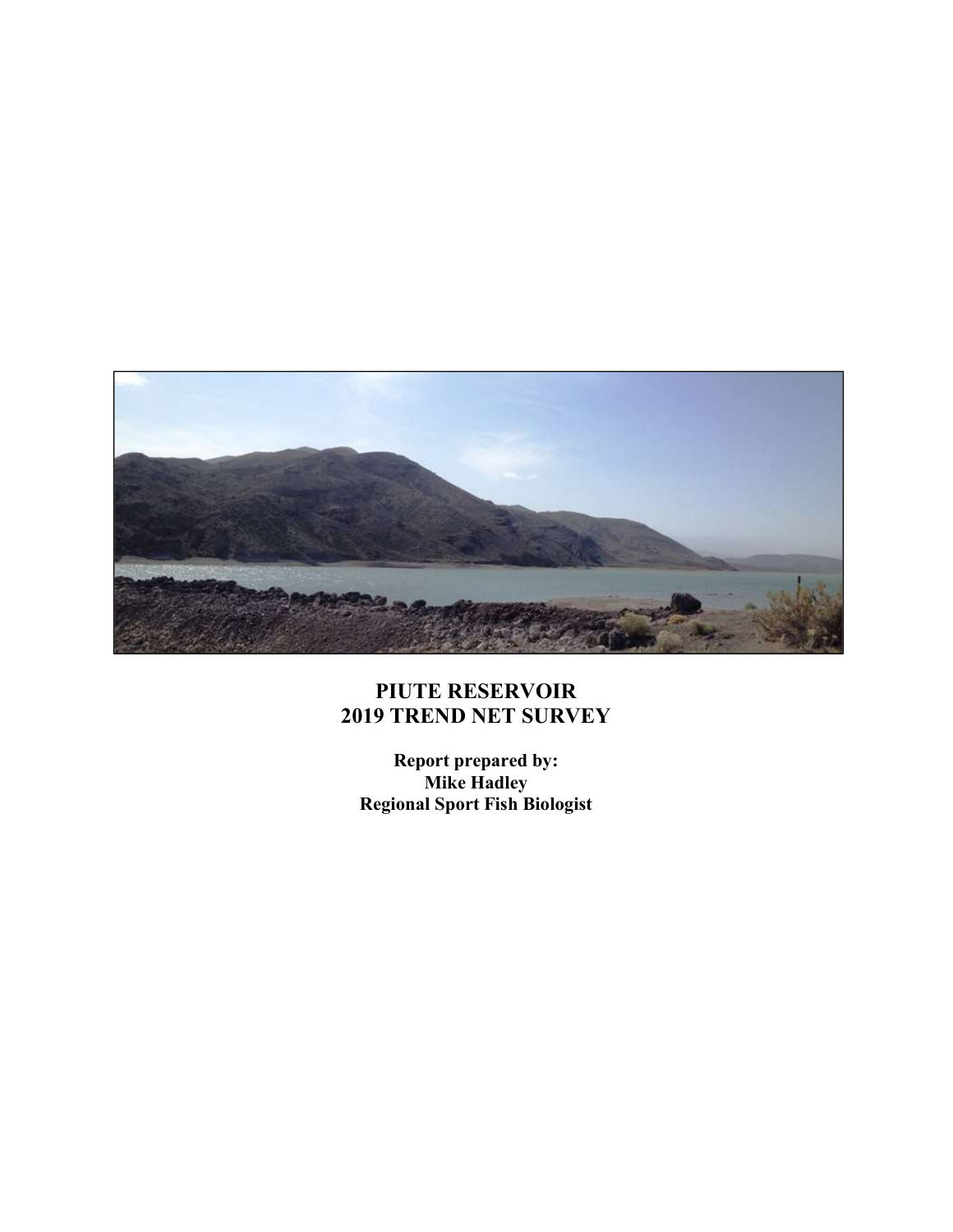**BACKGROUND:** The sport fishery in Piute Reservoir has been limited historically by periodic water fluctuation and dense populations of Utah suckers and Utah chubs. While stocked trout have at times performed well in the reservoir, poor survival and growth have been much more typical over the long-term. Good water conditions and low densities of suckers and chubs led to historically high trout survival and growth during the late 2000s. This performance decreased, however, with subsequent increases in rough fish abundance. Drought conditions and water level fluctuation caused the trout fishery to completely fail in the years following 2010. While water users avoid completely draining Piute Reservoir, so as to avoid shunting large amounts of sediment downstream, the minimum pool left does not provide sufficient conditions for successful survival of a trout fishery and may not support any kind of sport fishery. Just during the past decade, the reservoir was mostly drained at least four times (2014, 2015, 2016, 2018). Coinciding with the poor water conditions of the 2010s, Utah suckers came to dominate the Piute Reservoir fish community, comprising up to 99% of fish biomass. This dominance persisted despite repeated reduction to the minimum reservoir level over several years and a rotenone treatment in 2014.

 The last ten years have exemplified the major challenges to maintaining a sport fishery in Piute Reservoir, especially through the stocking of trout that has been traditionally attempted. Conditions are unlikely to change in the future because Sevier River Water Users have made a concerted effort over the last 15 years to maintain water minimum water levels to sustain the trout fishery in Otter Creek Reservoir, located upstream. This effort is fully supported by Utah Division of Wildlife Resources because Otter Creek Reservoir has consistently shown the ability to maintain a high quality fishery as long as extreme water fluctuation is avoided during most years. Piute Reservoir has not shown the same ability due to the presence of Utah suckers and, likely, other environmental conditions like temperature and turbidity. These factors, combined with reduced holding capacity at Utah's fish hatcheries, led to the cancellation of regular trout stocking in Piute Reservoir after 2017 (Table 1). Attempts to establish a population of wipers that could prey on suckers and chubs have also been hampered by variable water levels, leading to periodic cancellation of that stocking (Table 2). An annual quota of 50,000 fingerling channel catfish was added in 2019 because regional staff felt that this was the only species currently available for introduction that may be able to persist in Piute Reservoir under current circumstances.

The fishery at Piute Reservoir has historically been monitored annually through trend net surveys, though the monitoring schedule was shifted to every other year beginning in 2015. Since 2011, a new net design recommended by the American Fisheries Society (AFS) has been utilized in sampling at Piute Reservoir. The random placement of differing mesh sizes is intended to avoid "leading" fish into the net and, thus, reduce bias in the net catch. In most waters catch rate trends observed since 2011 indicate that the AFS nets catch about 50% fewer trout and chubs than did the DWR nets, though the reduced catches are still sufficient to provide measures of population dynamics. At Piute Reservoir, the AFS net catch rate is about 33% that of the DWR style nets, though this time period (2011-2019) also corresponds to a known reduction in trout survival due to water fluctuation and rough fish competition. By contrast, AFS net catch rate for Utah chubs and Utah suckers has been about double that of the old style nets, though this increase likely has more to do with increased abundance than differences in catchability.

METHODS: Six experimental gill nets (four floating and two diving) were set in Piute Reservoir on April 2, 2019, and were allowed to fish overnight. Nets measured 6 ft x 80 ft, with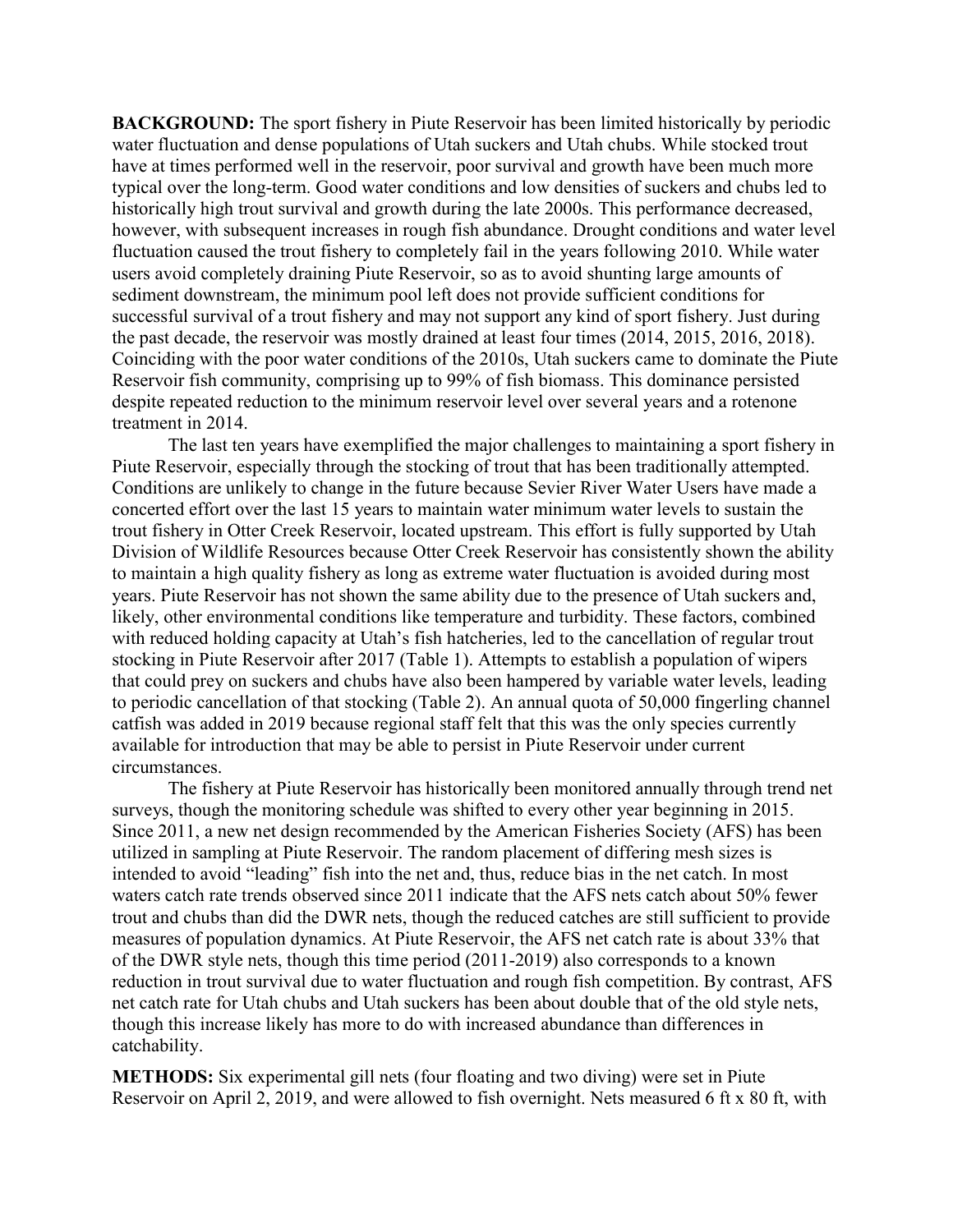eight panels of randomly-arranged mesh size (1.5", 2.25", 1", 0.75", 2.5", 1.25", 2"). Net locations have been consistent for more than 20 years of sampling (Figure 1). Fish caught were removed from nets on the morning of April 3 and all sport fish were measured to the nearest mm (total length) and weighed to the nearest gram. Body condition was measured by the calculation of Fulton's  $K_{TL}$  (generated from total length [TL]):

$$
K_{TL} = (Weight/Length^3) \times 100,000
$$

Non game fish caught in each net were counted and a sub sample of lengths and weights was recorded. Total weight of non game fish was calculated from the total count and mean weight.

RESULTS: The two floating nets set at the south end of Piute Reservoir fouled with algae on April 3, 2019, and did not fish properly. The remaining four nets caught 98 Utah suckers, which made 95% of the total catch (Table 3) and 97% of the total biomass sampled (Fig. 2). The sucker catch was dominated by large adults ranging from 429 mm to 515 mm (Fig. 3). Combined catch of Utah suckers and Utah chubs has been higher with AFS nets than was observed historically with DWR nets (Table 4), however, this disparity was caused by very high catches of chubs observed from 2011 to 2013 (Fig. 4). Utah chubs have been relatively absent from the catch since Utah suckers came to dominate the catch and biomass in 2014 and none were observed in 2019.

Only five rainbow trout were collected at Piute Reservoir on April 3, 2019, for a catch rate of 1.25 trout per net-night (Table 3). This was the second lowest catch rate observed since 2004 (Table 4, Fig. 5) – only the 2017 catch rate was lower. All rainbow trout observed were stocked as excess brood in May 2018 (Table 1) and had grown, on average, less than one inch (25 mm) in length during 11 months in the reservoir.

Smallmouth bass, wipers, and channel catfish were absent from the trend net catch.

DISCUSSION: The 2019 trend net survey confirmed that a dense population of adult Utah suckers continues to dominate the fish biomass in Piute Reservoir. Rainbow trout, wipers, and channel catfish stocked during the last five years have either not survived well or exited downstream during frequent water level reduction. It is hoped that catfish stocked during good water conditions in 2019 will compete well with suckers and establish in the reservoir. Trend net surveys will be completed on an annual schedule while this new quota is evaluated. Cool and warm water predators (wipers, tiger muskie, saugeye) likely present the best chance to establish a sport fishery in Piute Reservoir in the future, though committing to stocking sterile fish on a regular basis may not be justified in the face of expected water level reduction. Any potential stocking of these species should focus on years of average or high snowpack in the hopes that fingerling fish will experience improved survival and growth. Introduction of fertile fish may also be considered, though any of those species could have problematic consequences downstream and may still not successfully establish, as evidenced by the lack of smallmouth bass present in the reservoir in recent years.

## RECOMMENDATIONS:

- 1. Stock an annual quota of 50,000 fingerling (3-inch) channel catfish in Piute Reservoir.
- 2. Conduct trend net surveys annually to evaluate channel catfish stocking.
- 3. Explore opportunities for stocking or introducing warm and cool water fish species.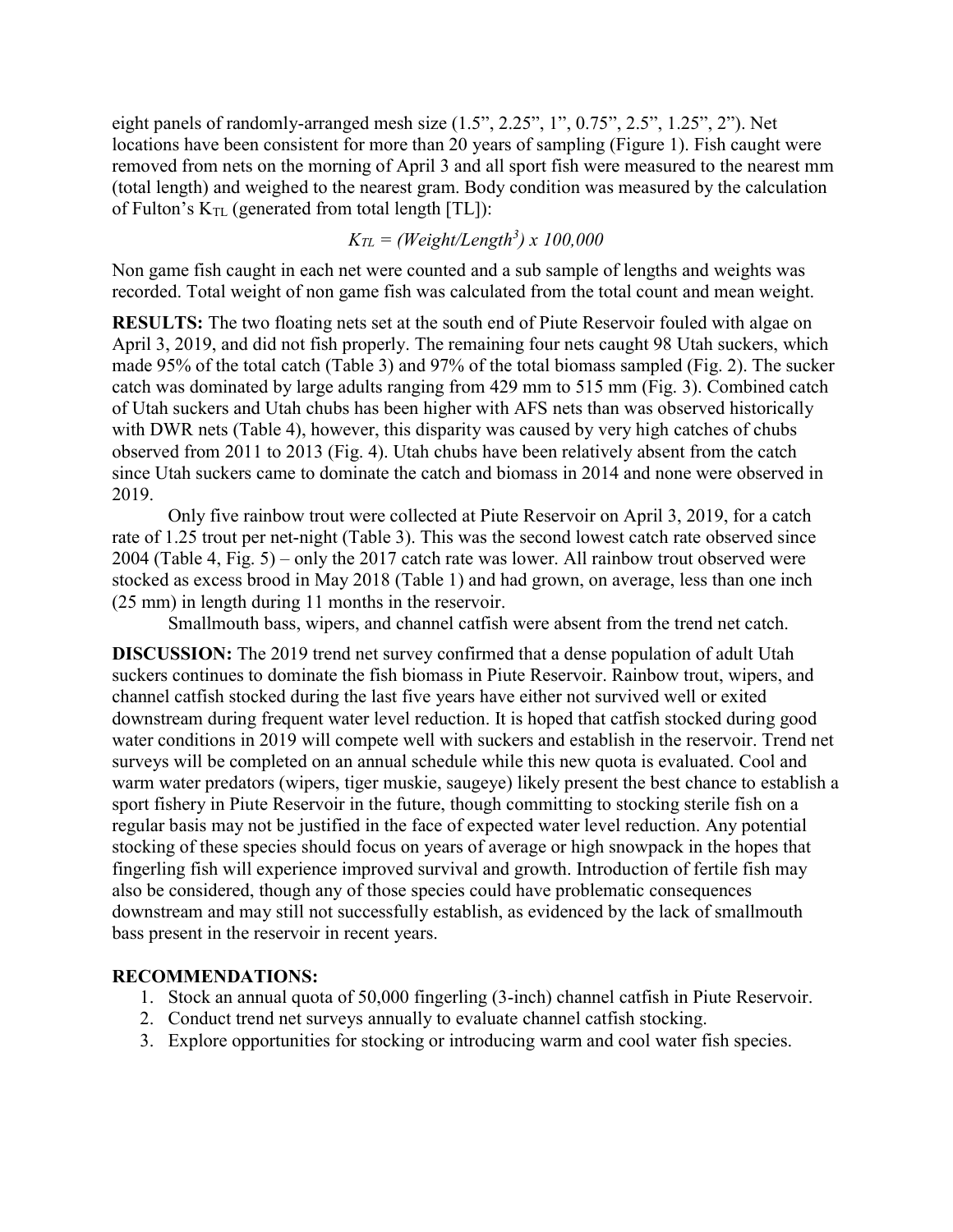

Figure 1. Locations of gillnets set at Piute Reservoir during the 2019 trend net survey.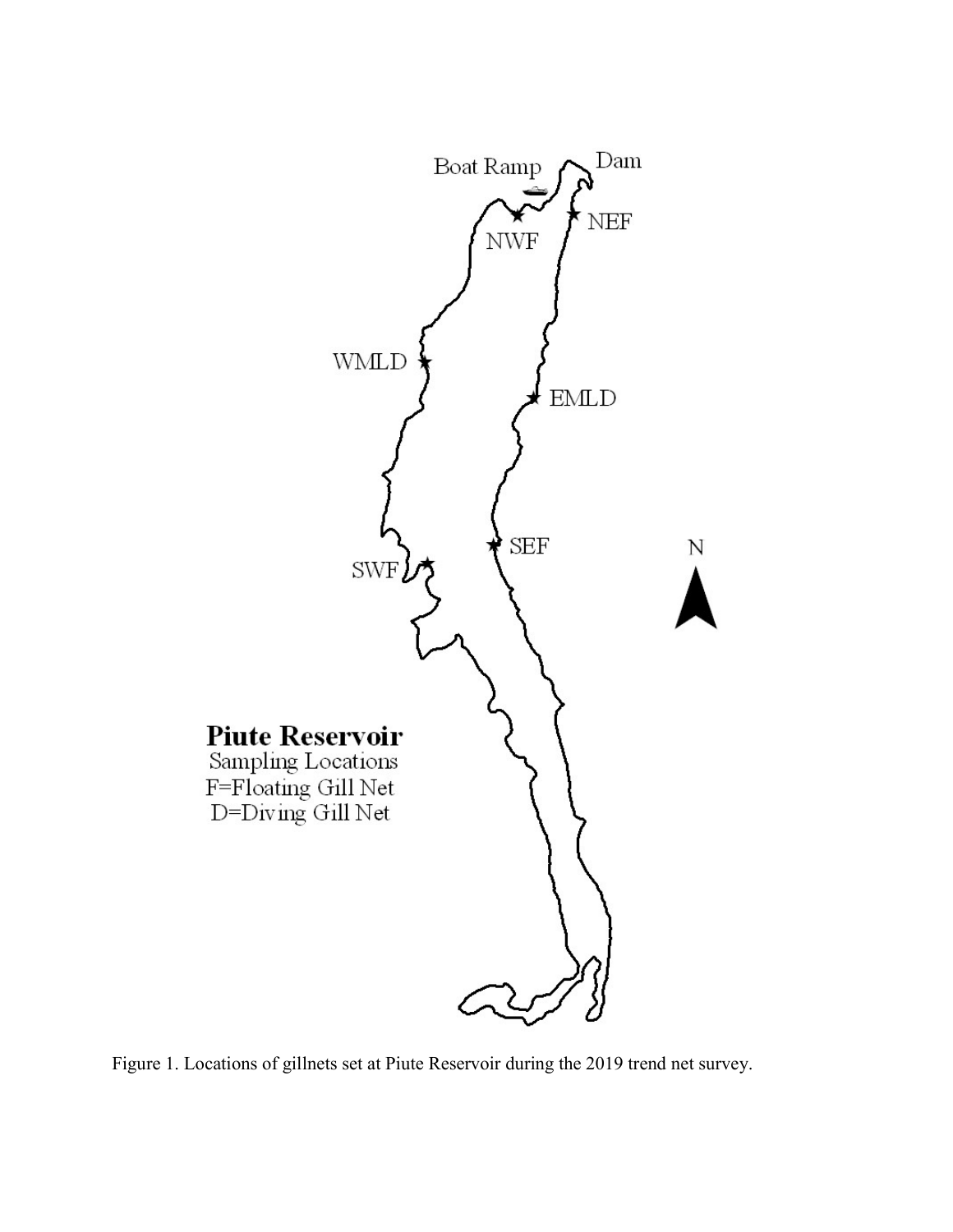

Figure 2. Relative biomass of fish species collected during trend net surveys at Piute Reservoir, 1995-2019.



Figure 3. Length distribution of Utah suckers collected at Piute Reservoir on April 3, 2019.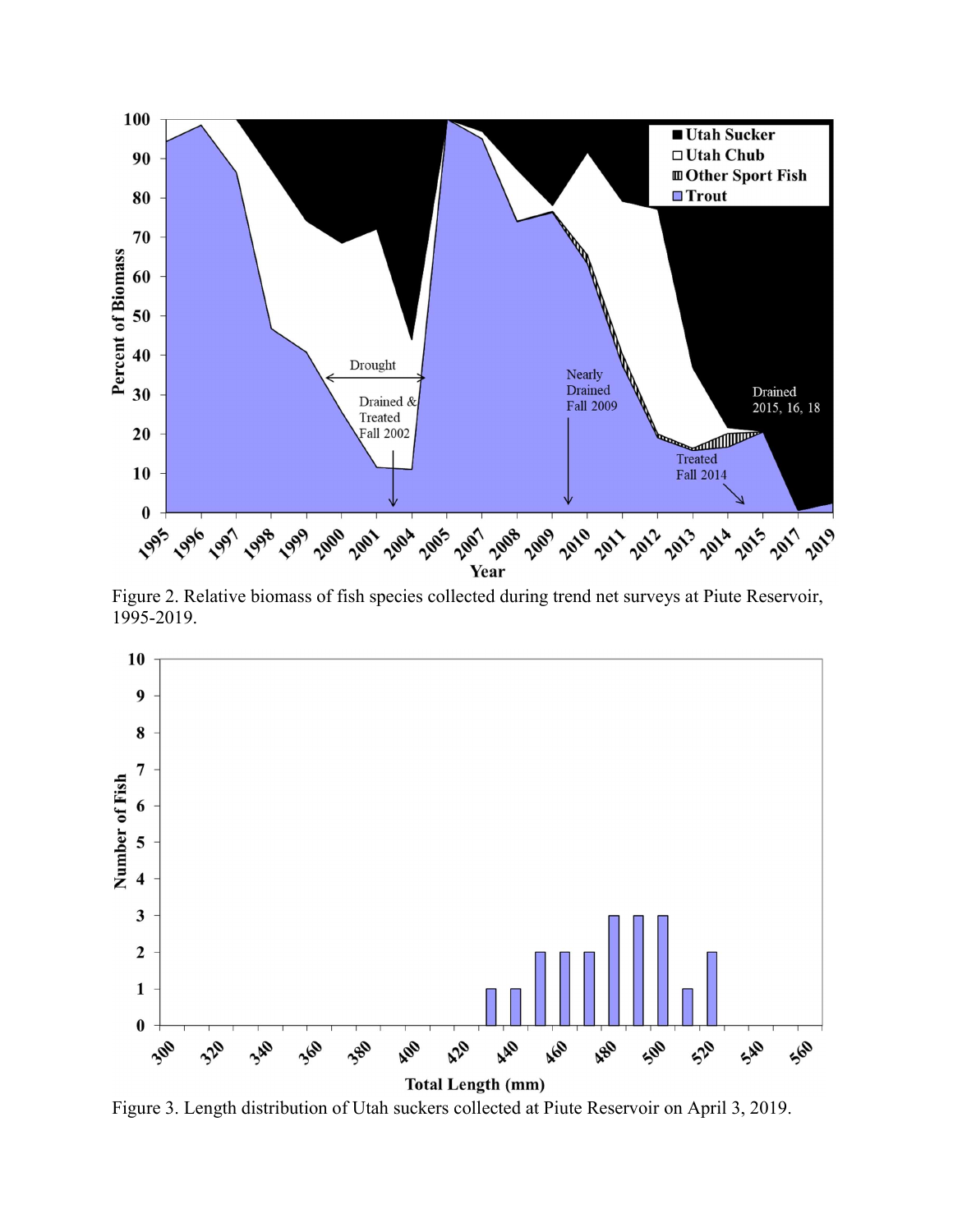

Figure 4. Catch rate of Utah chubs and Utah suckers during trend net surveys at Piute Reservoir, 1997-2019.



Figure 5. Trout catch rate during trend net surveys at Piute Reservoir, 1997-2019.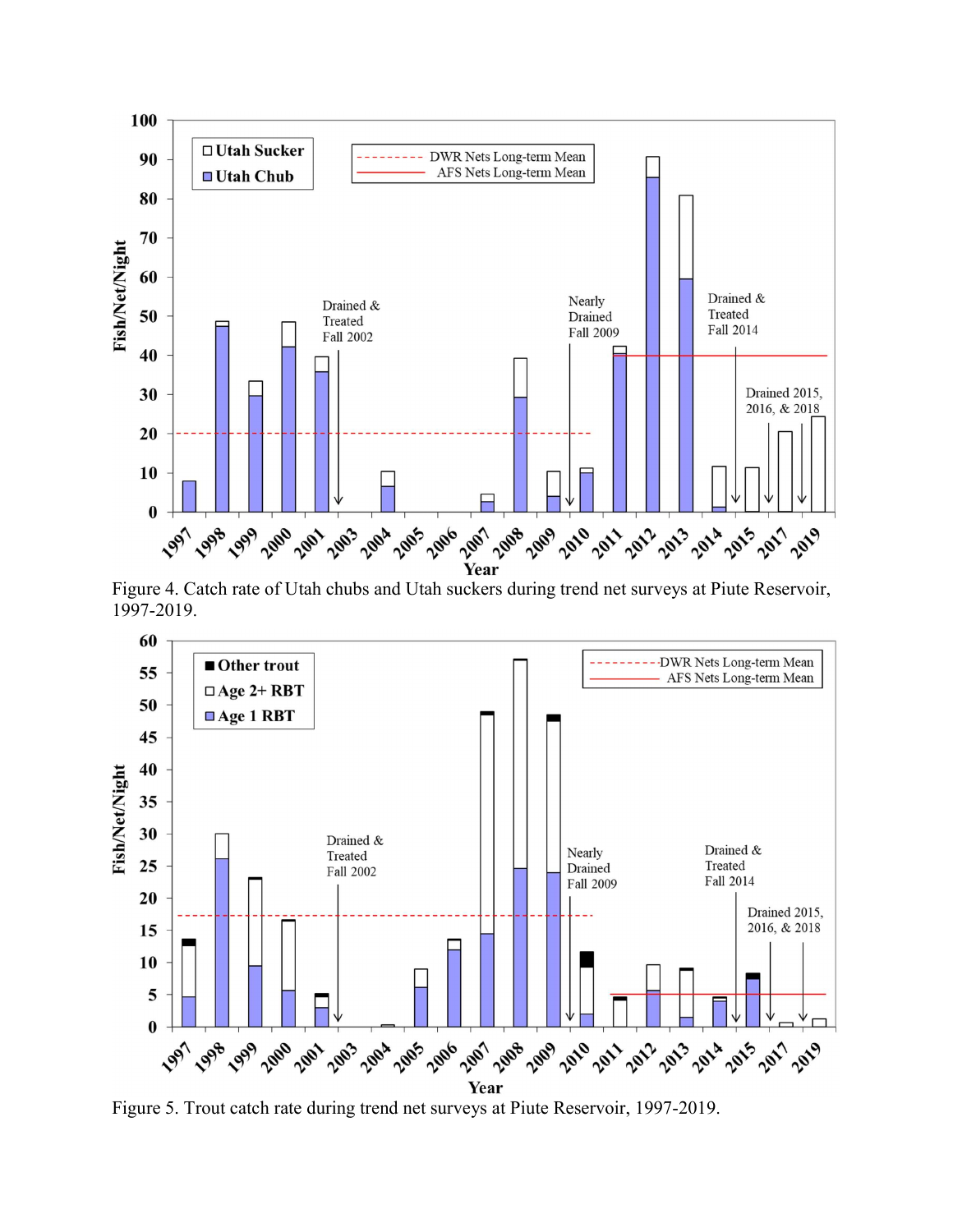|             | <b>Rainbow Trout</b> |             |        | <b>Cutthroat Trout</b> |             | <b>Brown Trout</b> |             | <b>Total Excess</b> |        |
|-------------|----------------------|-------------|--------|------------------------|-------------|--------------------|-------------|---------------------|--------|
| <b>Year</b> | <b>Number</b>        | <b>Size</b> | Timing | <b>Number</b>          | <b>Size</b> | <b>Number</b>      | <b>Size</b> | <b>Rainbow</b>      | Other  |
|             |                      | (in)        |        |                        | (in)        |                    | (in)        |                     |        |
| 2014        | 110,644              | 8.4         | Fall   | 33,185 <sup>a</sup>    | 4.9         | $2,636^b$          | 14.0        |                     | 35,821 |
|             | 39,010               | 6.5         | Spring |                        |             |                    |             |                     |        |
| 2015        | 42,500               | 3.1         | Spring |                        |             | $518^{b}$          | 13.2        | 95,580              | 518    |
|             | 14,070               | 7.3         | Spring |                        |             |                    |             |                     |        |
|             | 101,297              | 7.6         | Fall   |                        |             |                    |             |                     |        |
| 2016        | $\boldsymbol{0}$     |             |        |                        |             |                    |             |                     |        |
| 2017        | 50,004               | 7.0         | Spring |                        |             |                    |             |                     |        |
|             | 81,288               | 7.2         | Fall   |                        |             |                    |             | 50,004              |        |
| 2018        | 672 <sup>b</sup>     | 14.7        | Spring |                        |             | 381 <sup>b</sup>   | 17.2        | 925                 | 381    |
|             | $253^{b}$            | 6.8         | Spring |                        |             |                    |             |                     |        |
| 2019        |                      |             |        |                        |             |                    |             |                     |        |
| Ouota       |                      |             |        |                        |             |                    |             |                     |        |

Table 1. Record of trout stocking in Piute Reservoir for the five years prior to the 2019 trend net survey. Bold text identifies the regularly scheduled annual quota.

<sup>a</sup> – Bear Lake cutthroat trout.

<sup>b</sup> – Excess brood.

Table 2. Record of warm water fish stocking in Piute Reservoir for the five years prior to the 2019 trend net survey.

|       | Wiper  |           | <b>Channel Catfish</b> |           |
|-------|--------|-----------|------------------------|-----------|
| Year  | Number | Size (in) | <b>Number</b>          | Size (in) |
| 2014  | 4,018  | 3.0       |                        |           |
| 2015  |        |           |                        |           |
| 2016  | 23,214 | 1.5       | 187,556                | 0.5       |
| 2017  | 7,548  | 2.1       |                        |           |
|       | 1,870  | 3.4       |                        |           |
| 2018  |        |           |                        |           |
| 2019  | 20,000 | 3.0       | 50,000                 | 3.0       |
| huota |        |           |                        |           |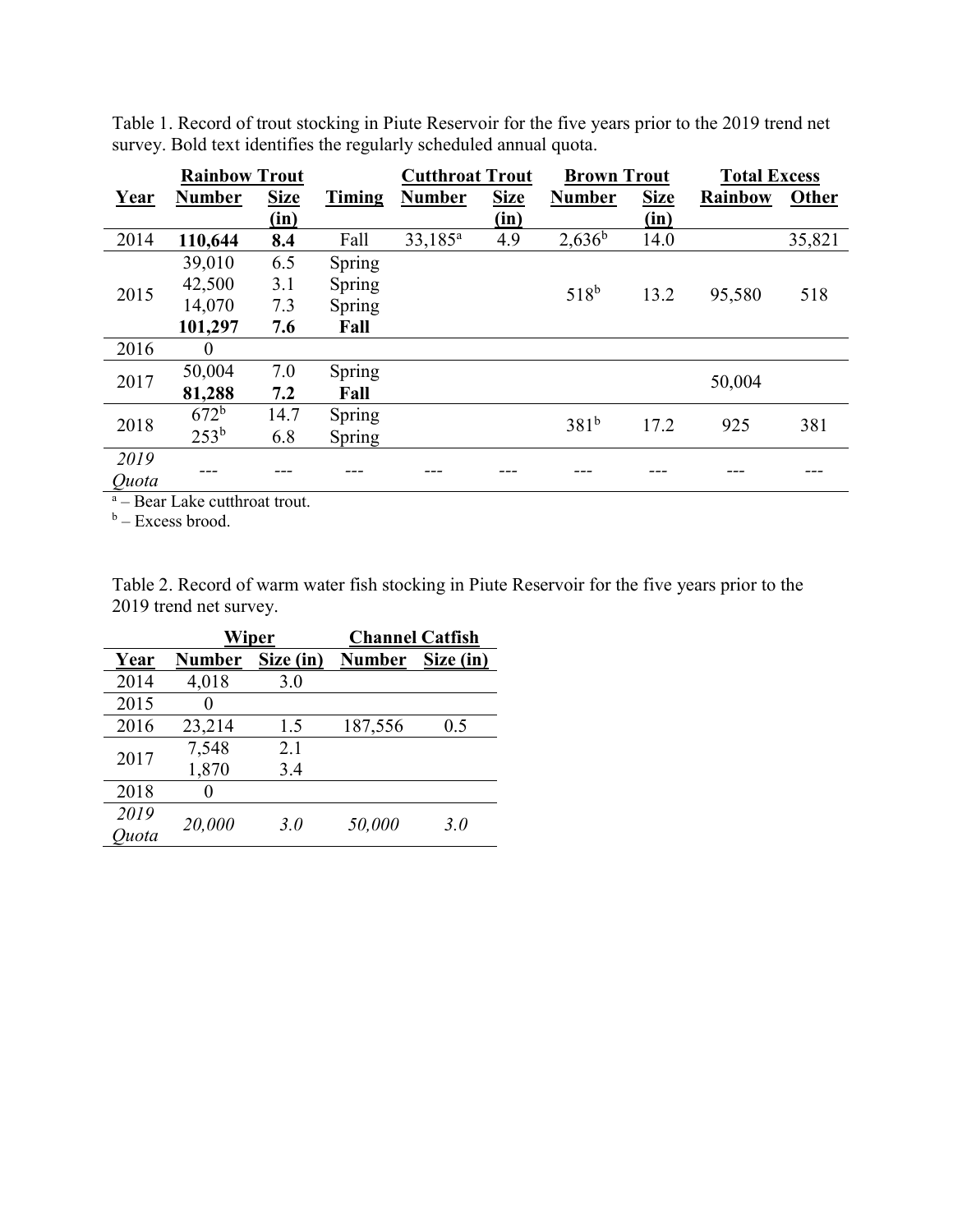| Table 3. Summary of the results from the 2019 trend net survey at Piute Reservoir. |                        |                                         |                       |                                  |                  |                           |                     |                             |                                  |                                |           |               |       |                                        |                      |                      |
|------------------------------------------------------------------------------------|------------------------|-----------------------------------------|-----------------------|----------------------------------|------------------|---------------------------|---------------------|-----------------------------|----------------------------------|--------------------------------|-----------|---------------|-------|----------------------------------------|----------------------|----------------------|
|                                                                                    | Water: Piute Reservoir |                                         |                       |                                  |                  |                           | Catalog #: $VI 404$ |                             |                                  |                                |           |               |       |                                        |                      |                      |
|                                                                                    | Date Set: 4/2/2019     |                                         | Time:                 | 14:00                            |                  |                           |                     | Weather: light rain, breezy |                                  |                                |           |               |       |                                        |                      |                      |
| <b>Date Pulled:</b> 4/3/2019                                                       |                        |                                         | 9:00                  |                                  | Water Temp: 47 F |                           |                     |                             |                                  |                                |           |               |       |                                        |                      |                      |
|                                                                                    |                        |                                         | Time:                 |                                  |                  |                           |                     |                             |                                  |                                |           |               |       |                                        |                      |                      |
|                                                                                    |                        | # Nets: $2$ Floaters, 2 Divers          |                       |                                  |                  |                           |                     |                             | Collectors: M. Hadley, J. Gleave |                                |           |               |       |                                        |                      |                      |
|                                                                                    |                        |                                         |                       |                                  |                  |                           |                     |                             |                                  |                                |           |               |       |                                        |                      |                      |
|                                                                                    |                        |                                         |                       |                                  |                  |                           |                     |                             |                                  |                                |           |               |       |                                        |                      |                      |
| Summary for Sport Fish                                                             | $\mathbf{N}$           | <b>Total</b><br>Weight $(kg)$ net/night | fish per              | <b>Total Length (mm)</b><br>Mean | SE               | Range                     | Weight (g)<br>Mean  | SE                          | Range                            | <b>Condition (KTL)</b><br>Mean | <b>SE</b> | Range         | catch | $%$ total $\sqrt{\ }$ % total<br>trout | $%$ total<br>biomass | $%$ trout<br>biomass |
| <b>Species</b><br>Rainbow Trout                                                    | 5 <sup>5</sup>         | 3.23                                    | 1.25                  | 395                              | 8.71             | 369-424                   | 647                 | 42.4                        | 567-808                          | 1.04                           | 0.03      | $0.98 - 1.13$ | 4.85  | 100.00                                 | 2.51                 | 100.00               |
|                                                                                    |                        |                                         |                       |                                  |                  |                           |                     |                             |                                  |                                |           |               |       |                                        |                      |                      |
| Summary for Non-Sport Fish                                                         |                        |                                         |                       |                                  |                  |                           |                     |                             |                                  |                                |           |               |       |                                        |                      |                      |
|                                                                                    | $\mathbf{N}$           | <b>Total</b><br>Weight $(kg)$           | fish per<br>net/night | % total<br>catch                 |                  | % total Total Length (mm) |                     |                             |                                  |                                |           |               |       |                                        |                      |                      |
|                                                                                    | 98                     | 125                                     | 24.50                 | 95.15                            | biomass Range    | 97.49 429-515             |                     |                             |                                  |                                |           |               |       |                                        |                      |                      |
| Species<br>Utah Sucker<br>Comments:                                                |                        | SEF and SWF fouled with algae           |                       |                                  |                  |                           |                     |                             |                                  |                                |           |               |       |                                        |                      |                      |

## Table 3. Summary of the results from the 2019 trend net survey at Piute Reservoir.